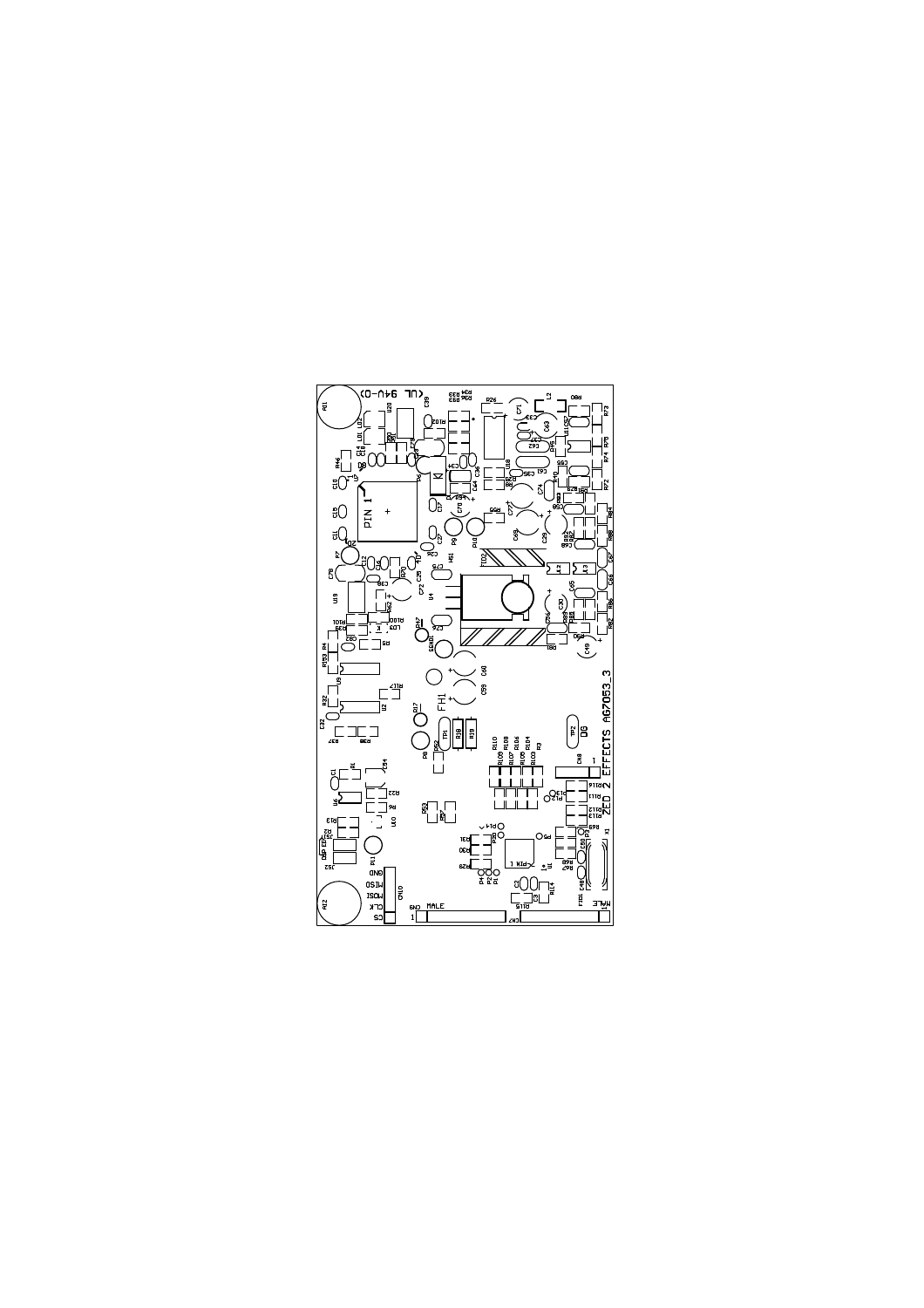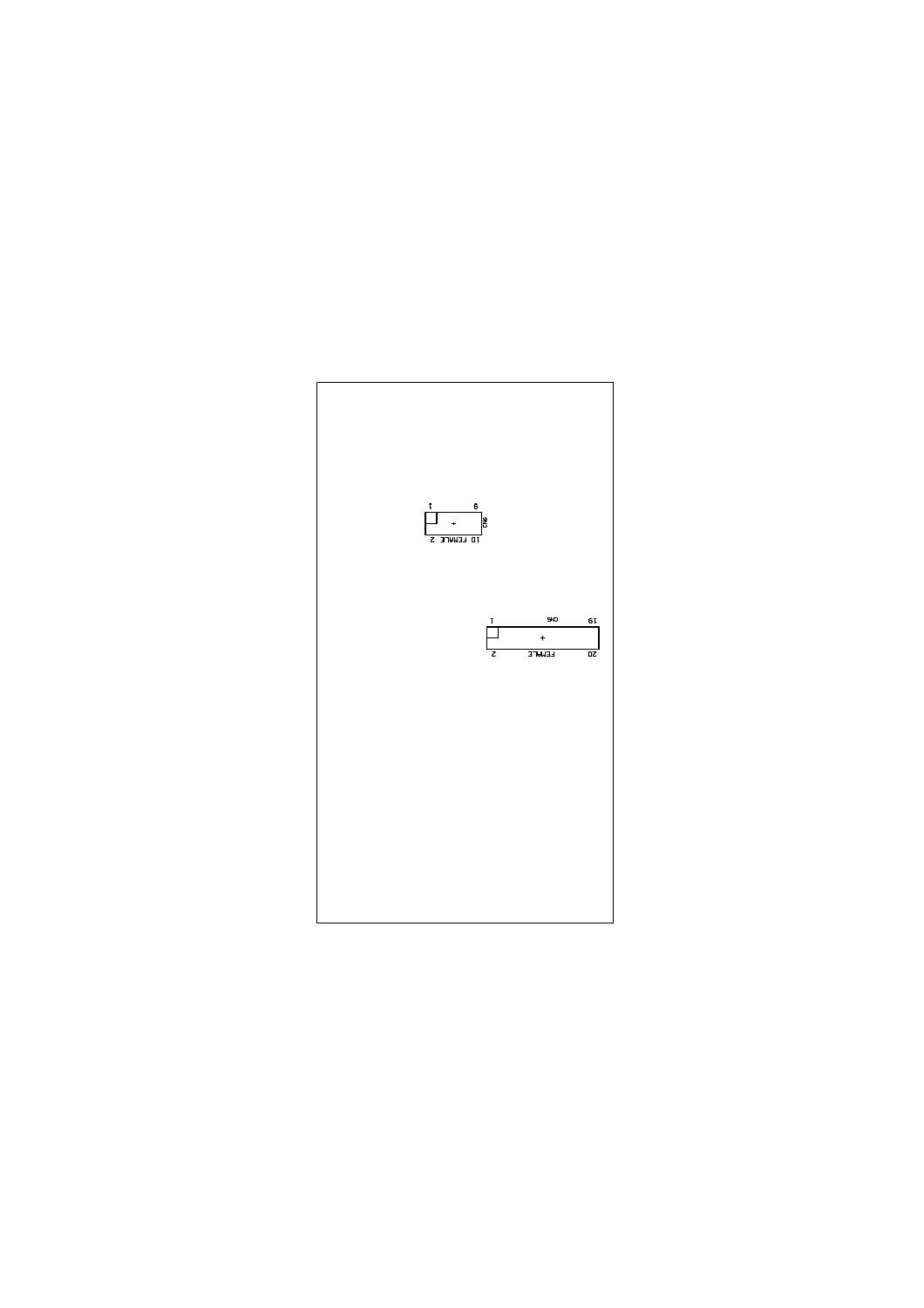| <b>ALLEN&amp;HEATH</b>                                               | I CHK<br>DATE<br>DV.<br>GWR 04/10/07<br><b>XXX</b>                                                                   |  |  |          |                                  | TITLE:        | <b>ZED2 EFFECTS PCB</b>        |  |
|----------------------------------------------------------------------|----------------------------------------------------------------------------------------------------------------------|--|--|----------|----------------------------------|---------------|--------------------------------|--|
| Kernick Industrial Estate,<br>Penryn, Cornwall,<br>England. TR10 9LU | AAT 26/10/07 XXX<br>2.1 GWR 14/12/07   XXX  <br>2.2   AAT   07-01-08   XXX                                           |  |  |          | * All parts to be RoHS Compliant | PAGE          |                                |  |
| Tel: +44 (0)1326 372070<br>Fax: +44 (0)1326 370153                   | 2.3   AAT   29-01-10   XXX  <br>XXX XX-07-12 XXX FILE: C7053_3.1.SchDoc<br>1 AAT 19-09-12 XXX FILE: C7053_3.1.SchDoc |  |  | PRINTED: | 19/09/2012<br>16:01:01           | DRG No: C7053 | ISSUE: $3.1$ SHEET: $0$ of $2$ |  |
|                                                                      |                                                                                                                      |  |  |          |                                  |               |                                |  |

DSP\_HOST<br><u>C7053\_3.1P1 DSP</u>

b

c

d

P HOST.SchDoc CODEC-POWER<br>C7053\_3.1P2 CODEC-POWER.SchDoc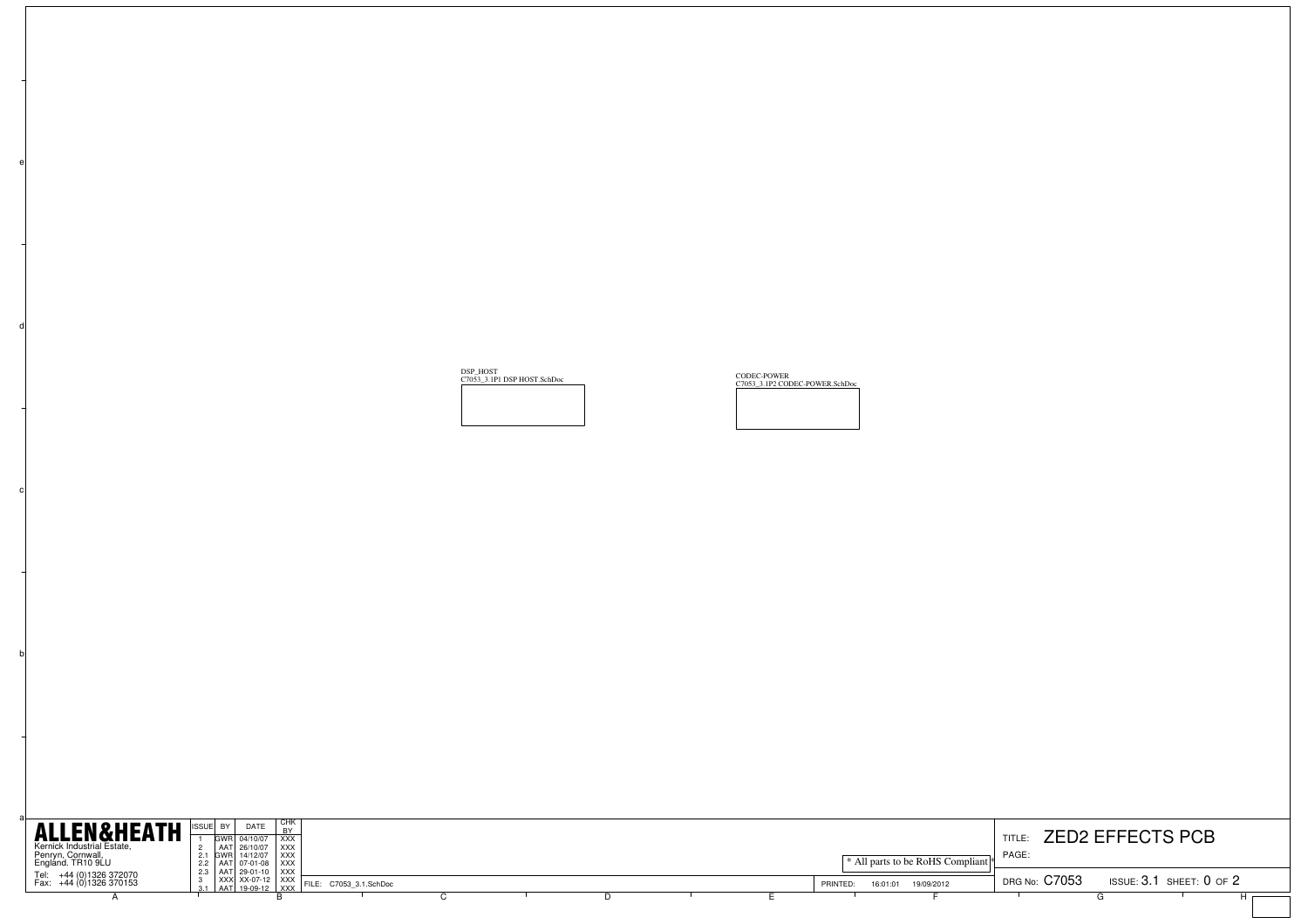